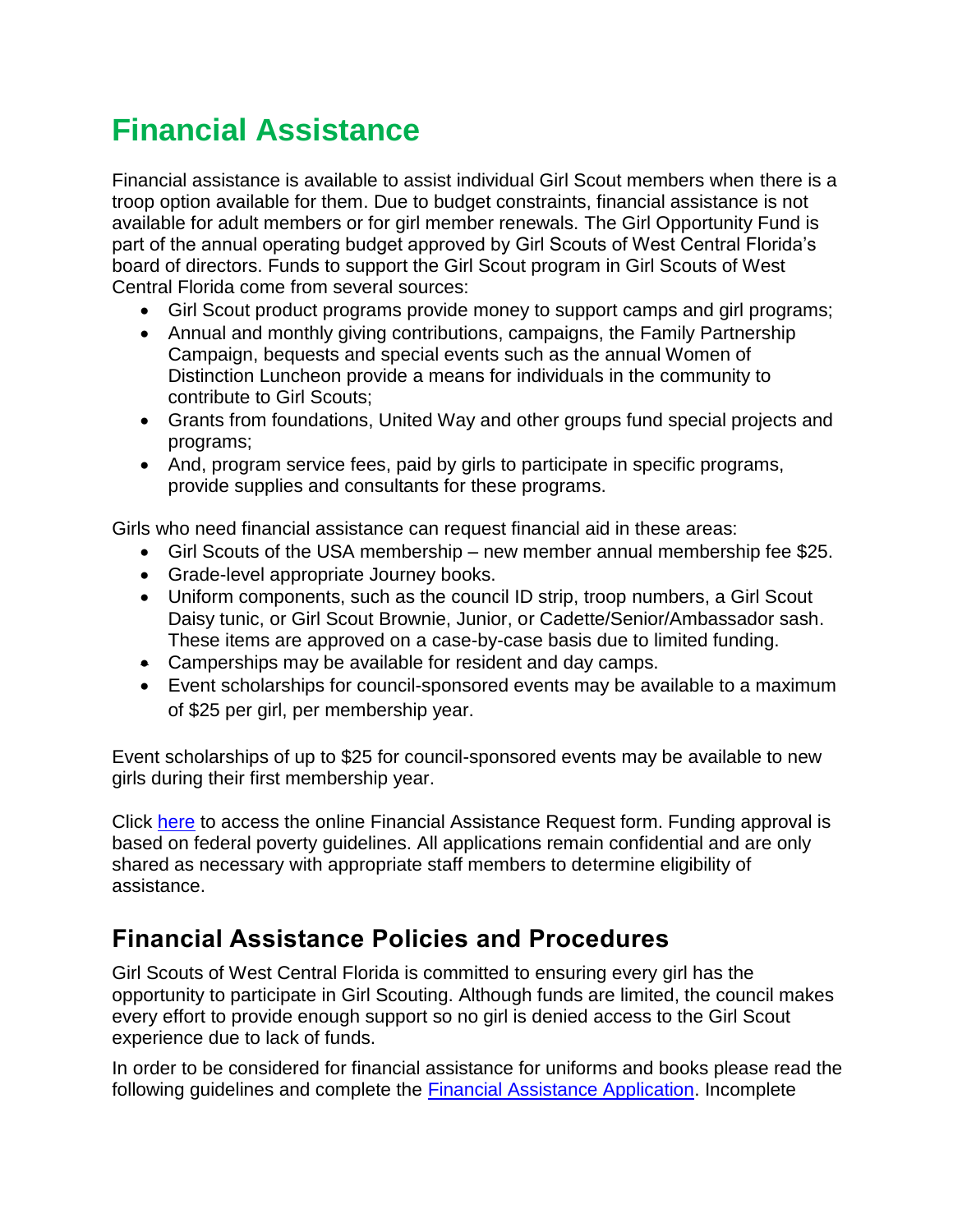applications will be returned and failure to follow the process may significantly delay an application or result in denial.

 Financial assistance funds are supplementary, and the council encourages each family, troops and service unit to contribute as much as they can toward the cost of Girl Scouting. Individuals should seek assistance from the troop and service unit prior to applying for financial assistance.

 The council-sponsored product programs are structured to provide funding for the Girl Scout experience and troops should budget for troop operating expenses above all else. Participation is these programs shows a commitment to Girl Scouting and the benefits that a girl receives from being a part of the organization.

 Awards are based on financial need and/or special circumstances at the girl level, not the troop level. Applications should be completed by the individual and any applications submitted on behalf of the troop itself will be returned.

 At times, a family may not qualify for financial assistance under the income guidelines, but may have extenuating circumstances that the council will consider when determining eligibility and award amounts. In that case, the circumstances must be clearly explained for consideration.

 Financial assistance for uniforms, books and events can only be awarded to a girl one time per membership year (October 1 – September 30). However, a summer camp financial assistance is treated differently and can be requested in addition to regular financial assistance received during the membership year.

 Families who have received financial assistance in previous membership years will not be guaranteed financial assistance for future membership years. We strongly encourage troops to set goals and participate in product sales to fund future troop experiences and continued Girl Scout girl membership.

#### **Financial Assistance for Membership**

*The Financial Assistance Request for new girl membership is completed by checking the appropriate box during the registration process. If a caregiver is able to contribute a portion of the \$25 annual membership fee, they will be able to share that with council staff when they follow up to complete the registration.* 

Financial aid is not available for membership renewals and troops should consider this when working with the girls on budgeting for their proceeds in the product programs. Troop Leaders should also exercise decorum in discussing the budgeting for renewals in order to not cause embarrassment to any of the other members (girls or adults). Some service units may also budget for some membership renewals and as such the Service Unit Managers should be consulted for support.

Council credits earned during the product sales program can be used towards girl membership renewals (not adult membership since the girl is who has earned them) and should be considered by families who may need assistance. Caregivers who plan to renew their girl scouts memberships with their product sales incentives (nut bucks,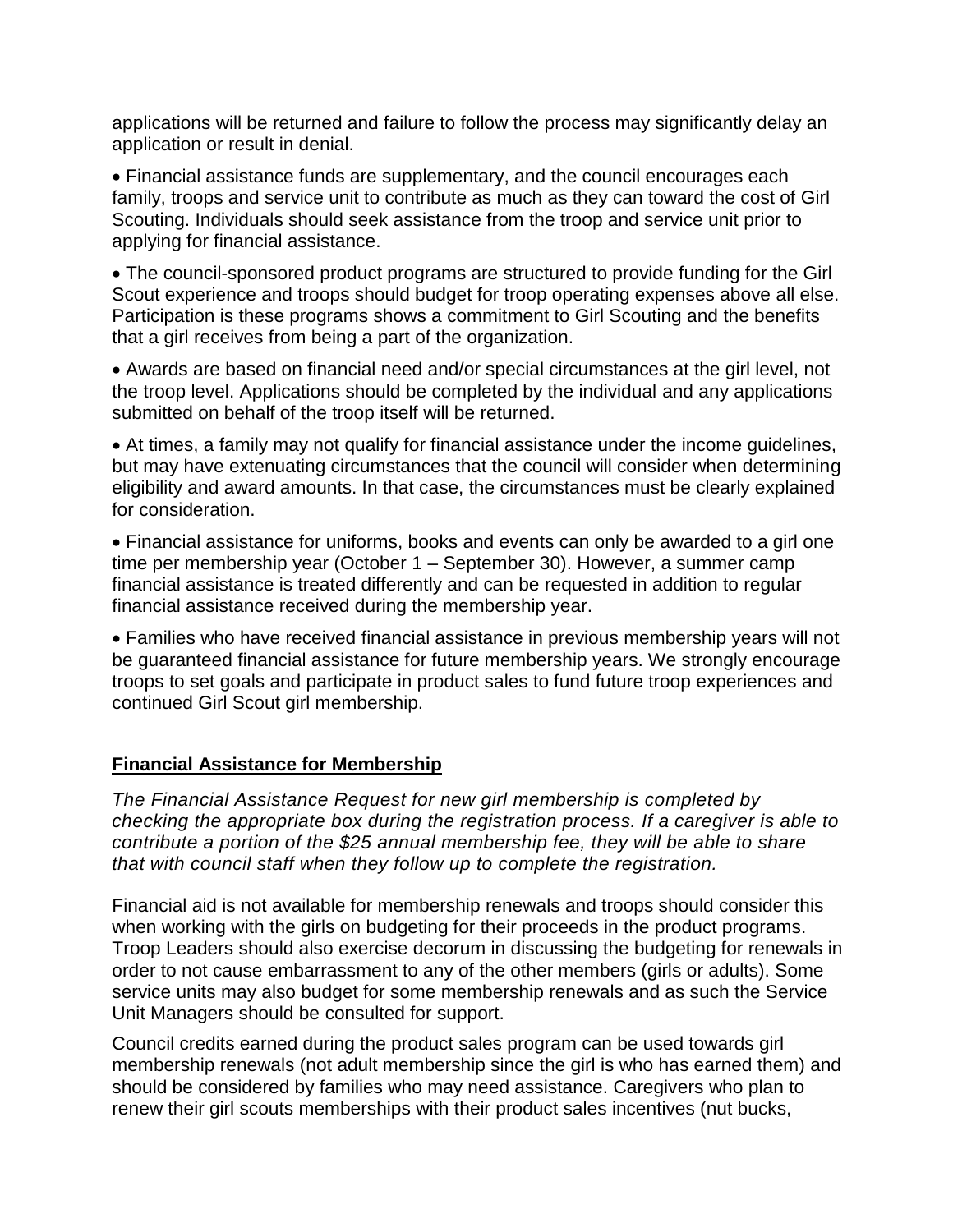cookie dough, etc.) should reach out to **customerconnections@gswcf.org** for help. It is important to be mindful of the value of the incentive and stipulations that are outlined.

### **Financial Aid for Uniforms and Books**

For making financial aid request for uniforms and books, please visit the "Forms and Documents" section of our website and search for the "Uniform and Books Financial Aid Form" or use this link ["Uniform and Books Financial Aid"](https://gswcf.wufoo.com/forms/z1lkeni01l552nb/). Funding approval is based on federal poverty guidelines. All applications remain confidential and are only shared as necessary with appropriate staff members to determine eligibility of assistance.

Procedure:

- Before applying for financial assistance from the council, consult the local service unit or troop leader about financial assistance availability. Some troops and/or service units will budget for some level of financial assistance for individual girls.
- After reading the Financial Assistance Guidelines, complete the entire Financial Assistance Application. A new form must be completed for each program year.
- Indicate the correct troop number on the form. The Troop Leader will be able to provide the correct troop number.
- Indicate all of the requested items on the application.
- Award and/or denial letters will be emailed within 5-7 business days. Award letters will include a uniform voucher (if applicable) that can be redeemed at a West Central Florida Girl Scout store.
- Submit the Financial Assistance application online, or email to [customerconnections@gswcf.org](mailto:customerconnections@gswcf.org)

Income Verification Documentation:

When submitting an application, income verification documentation must be provided to demonstrate the applicant's financial need. In order to streamline the process and minimize the undue burden on the applicant, the council can rely on documentation that has already been provided by other agencies.

Examples of acceptable income verification documentation:

- Unemployment notification letters/receipts
- Disability/social security statements
- Food stamp/public assistance award letters/receipts
- Public housing acknowledgments
- Free/reduced lunch award letters

The most recent copies of any income verification documentation should be included. Applicants are required to submit at least one type of income verification documentation listed above. All information is kept confidential and in a secure location. The council does not require income levels to be demonstrated, only proof of financial need as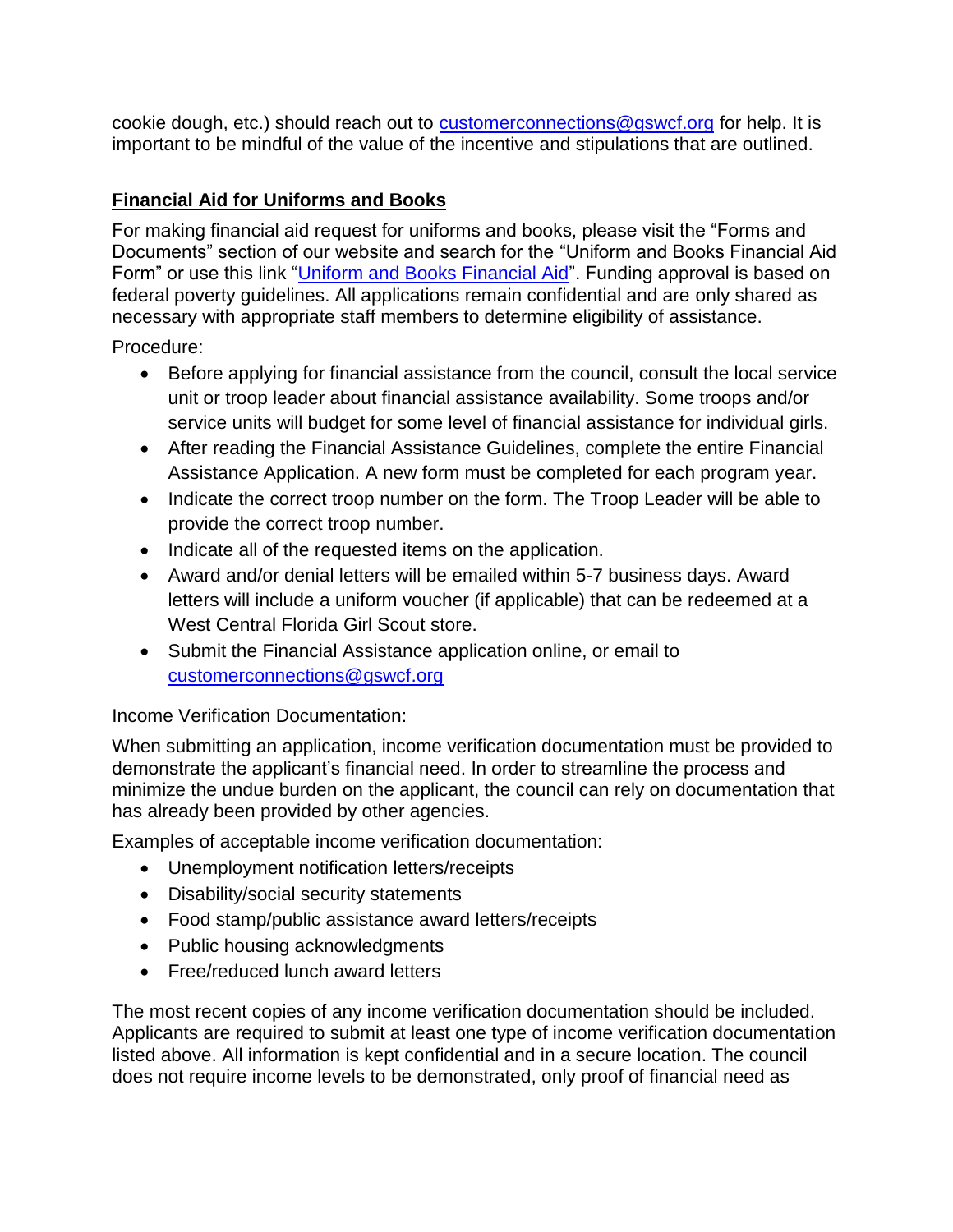evidenced by other forms of public assistance. Do not send copies of bank statements, investment statements or W-2 forms.

Submit income verification documentation to [customerconnections@gswcf.org](mailto:customerconnections@gswcf.org) or fax to (813) 282-8285.

#### **Summer Camp Financial Assistance (Campership)**

Registrants are required to pay the initial deposit to secure camp reservations as well as the difference between the voucher amount and cost of the camp.

If registering online:

- 1. Proceed to the online registration system through www.gswcf.org.
- 2. Register for the camp session of your choice.
- 3. Pay the applicable deposit associated with the camp.

4. Complete the Financial Assistance Application and return to the address indicated.

Campership applications must pay the applicable deposit when applying for financial assistance. The deposits differ by camp type, so be sure to check the event details. The deposit is refundable if the request for financial assistance is denied or does not meet the need.

Review Process:

Received applications will be reviewed and processed, which may take up to 5-7 business days. The council receives a large amount of applications each year and each one must be individually reviewed; please await the allotted time before contacting the office for a status update.

Depending on the outcome of the review process, a letter will be emailed to the applicant communicating one of the following:

- Approval full amount of the requested award has been approved, and any associated vouchers will be included.
- Amended Approval Financial assistance was awarded, but at an amended amount. Details will be provided and any associated vouchers will be included. Applicants may appeal the decision as explained below.
- Denial Financial assistance was denied for a specific reason(s), and an explanation will be given.

Applicants may appeal the decision as explained below.

Incomplete – part of the application was determined to be incomplete or insufficient, and the applicant will need to provide further clarification. Applicants may resubmit the application with the requested information.

Appeals Process: